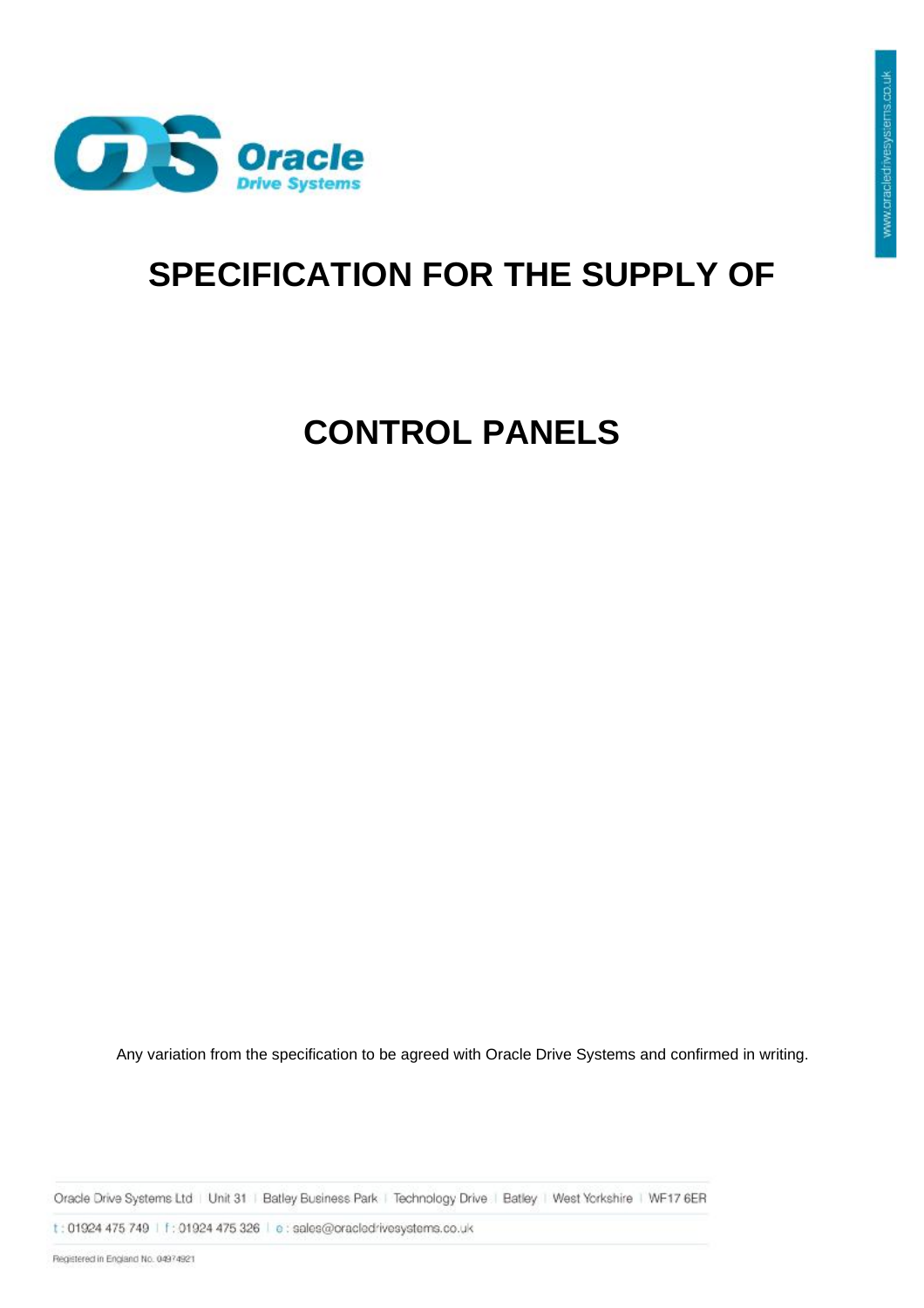# **Rev Level: 22 Date: 23th Nov 2020**

## **GENERAL ELECTRICAL SPECIFICATION**

- **1.1** Application and Scope of the Specification
- **1.2** Name Plates and Identification
- **1.3** Control Panel & Compartment
- **1.4** Switches & Protective Devices
- **1.5** Wiring
- **1.6** Earthing
- **1.7** Preferred Supplier of Electrical Items
- **1.8** Acceptance
- **Appendix 1** Appropriate European Standards **Appendix 2** Modification Record

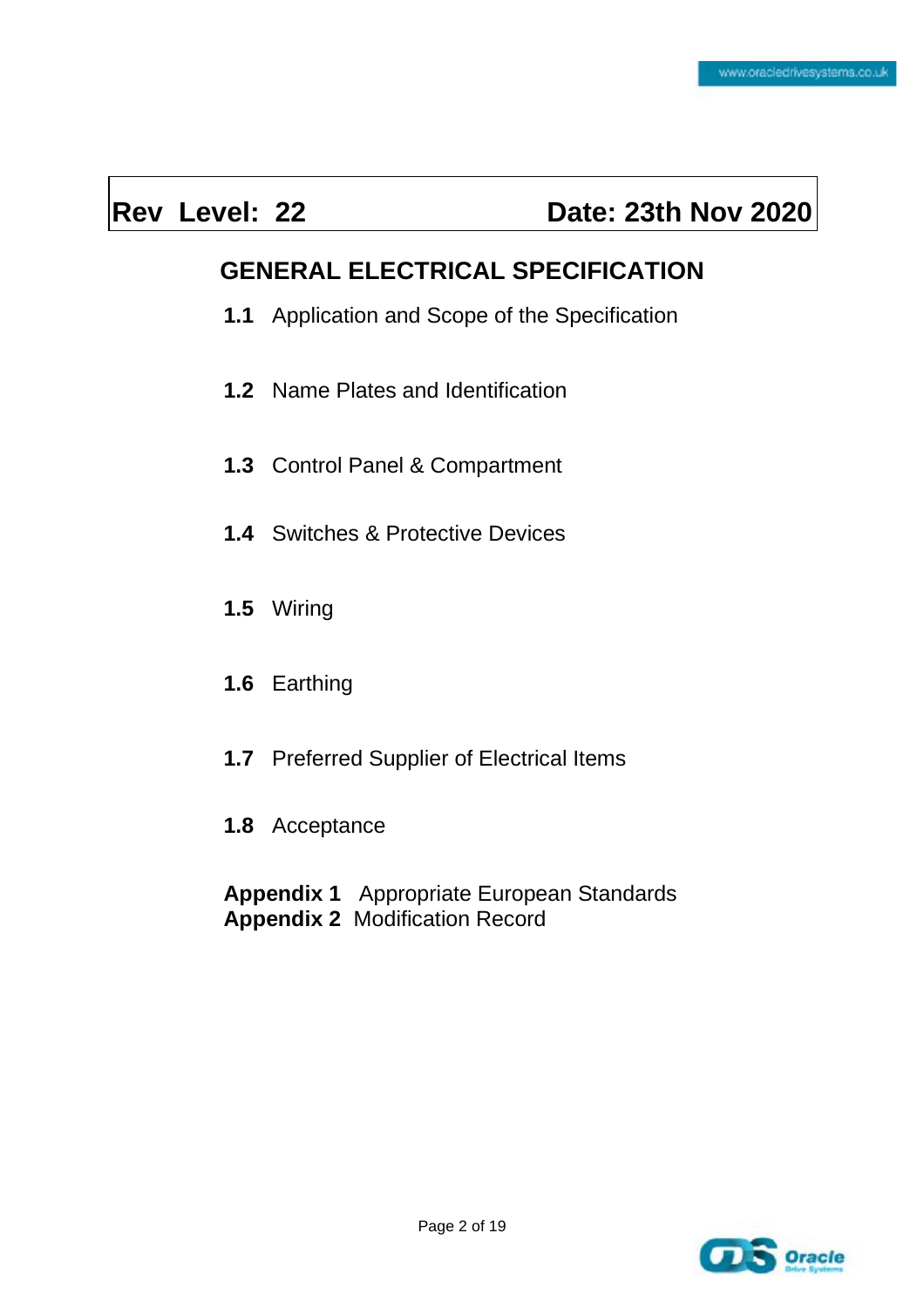#### **1.1 APPLICATION AND SCOPE OF THE SPECIFICATION**

All electrical equipment used must be to I.E.C. Standard except where this would be less than that acceptable to British Standard, in which case British Standard is to be used. **Particular attention should be drawn to BS EN 60204-1 (Electrical equipment of industrial machines).**

All work should be done in accordance with I.E.E. Regulations for electrical installations and in compliance with EN60204-1

All work should comply to the current statutory legislation governing electricity at work regulations.

A technical construction file will be supplied by Oracle Drive Systems Ltd for each panel build showing Electrical Diagrams, and voltage supply requirements if specified in the scope of work. The requirements defined in the said technical construction file shall be met.

Any special requirements stated in the purchase order or correspondence shall supersede any item stated in this specification. Any conflict or areas of uncertainty shall be confirmed with Oracle Drive Systems.

The construction of the panel will be to EN60204-1 unless stated in the technical construction file.

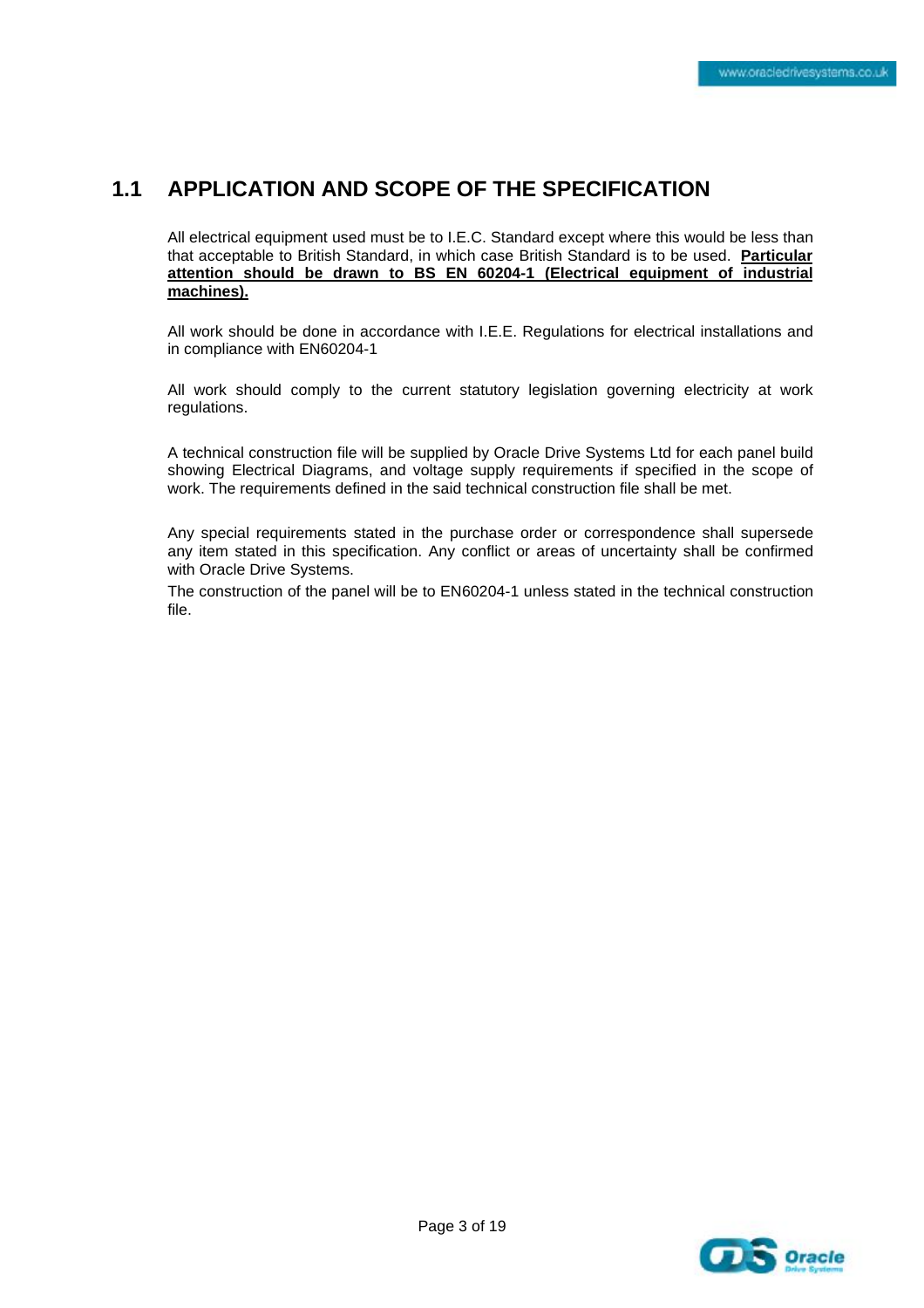#### **SUMMARY OF THE MAIN POINTS IN THE SPECIFICATION**

In order to give the panel builder a quick quide to the areas of the specification that he may not meet automatically, a summary is listed below detailing the reference number within the specification. This list is not exhaustive, and the panel builder must read and comply with all the items within the specification.

- **1.3.1.6** Any item that may have a high surface temperature such as break resistors or anti-condensation heaters etc, must have appropriate warning sign nearby.
- **1.3.1.8** Terminal rails shall carry 20% spare terminals. The spare terminals shall have blank markers fitted to allow the terminals to be labelled on site if required.
- **1.3.1.9** Incoming cables after glanding shall be kept tidy by means of cable trunking where necessary.
- **1.3.1.10** 20% space shall be provided in all trunking as a minimum
- **1.3.1.12** A pocket for placing the drawings shall be provided inside the door of the electrical cabinet where space permits. This pocket should be of sufficient size to hold all manuals and documentation for the panel normally in the way of a 25mm A4 Binder
- **1.3.1.13** All power contactors shall have suppression fitted across the coils.
- **1.5.3.4** Terminal rail for external field cables must be mounted on angled brackets for easy installation.
- **1.6.8** A separate earth bar shall be generated within control panel for termination of all earth wires. This earth bar shall normally be insulated from the backplate but connected by one earthing conductor to the backplate.
- **1.6.10** All earth terminations shall only have one conductor per terminal without exception.
- **1.8** Minimum testing requirements on any panel will be:

Continuity of the protective bonding circuit.

Insulation resistance tests.

Voltage tests.

Protection against residual voltages.

Functional tests.

Documentation and certification showing the above have been carried out to be provided by the panel builder.

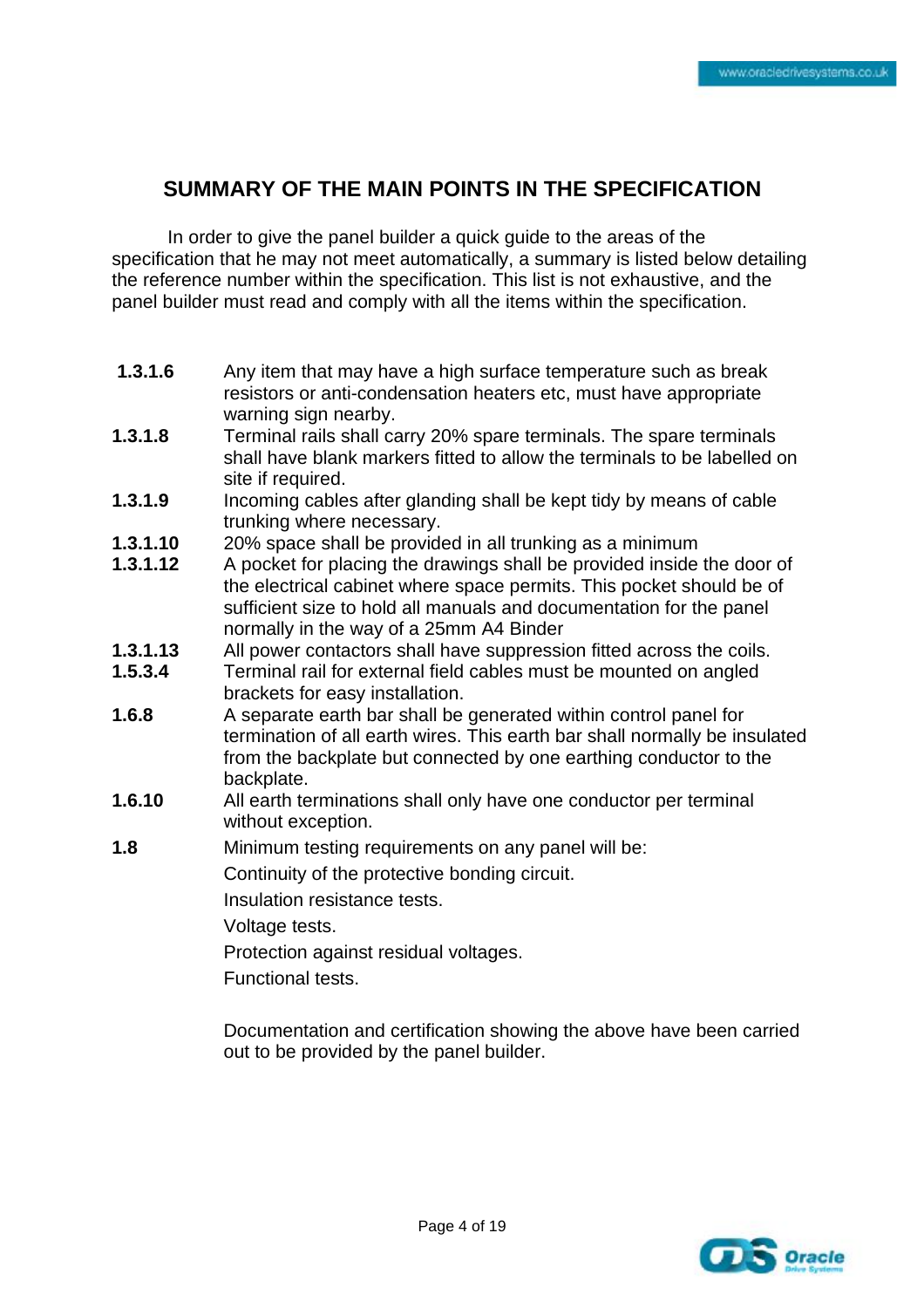#### **1.2 NAME PLATES AND IDENTIFICATION**

 **1.2.1 Inside** the electrical cabinet the nameplate showing the specifications shall be attached with a self adhesive durable label in a place readily seen, usually at the point of isolation. This will be provided by Oracle Drive Systems.The nameplate shall be as follows:

| <b>Oracle Number</b>            | W??? |
|---------------------------------|------|
| <b>Telephone Number:</b>        |      |
| Supply Voltage:                 |      |
| Frequency and Phases:           |      |
| <b>Rated Full load Current:</b> |      |
| Short circuit rating of         |      |
| equipment:                      |      |
| Manufacturer:                   |      |
| Date of Manufacture:            |      |

- **1.2.2** All information plates which are attached shall be written in English unless specified otherwise.
- **1.2.3** Legend plates shall be provided, for the function of operating devices, these plates shall be written in English to give concise information. And shall comply with details listed in the drawings supplied. Legend plates to be provided for remote mounted operator stations fitted to control panel doors etc if required.
- **1.2.4** Legend plates shall be individual and made of plastic, with black lettering on white. Where possible they shall be held in place by the operating device, ie; selector switch/pushbutton etc. Where this is not possible miniature hammered in rivets shall be used, or suitable double sided tape.
- **1.2.5** All wiring shall be numbered, which shall correspond to the wiring diagram. Each end of the wire shall be numbered using standard colour coded ferrule markers.
- **1.2.6** Numbers must be attached so that numbers read left to right and bottom to top.
- **1.2.7** A general electrical hazard sign shall be suitably fixed to all electrical cabinets at access points (hazard sign shall be to BS5499 and BS5378).

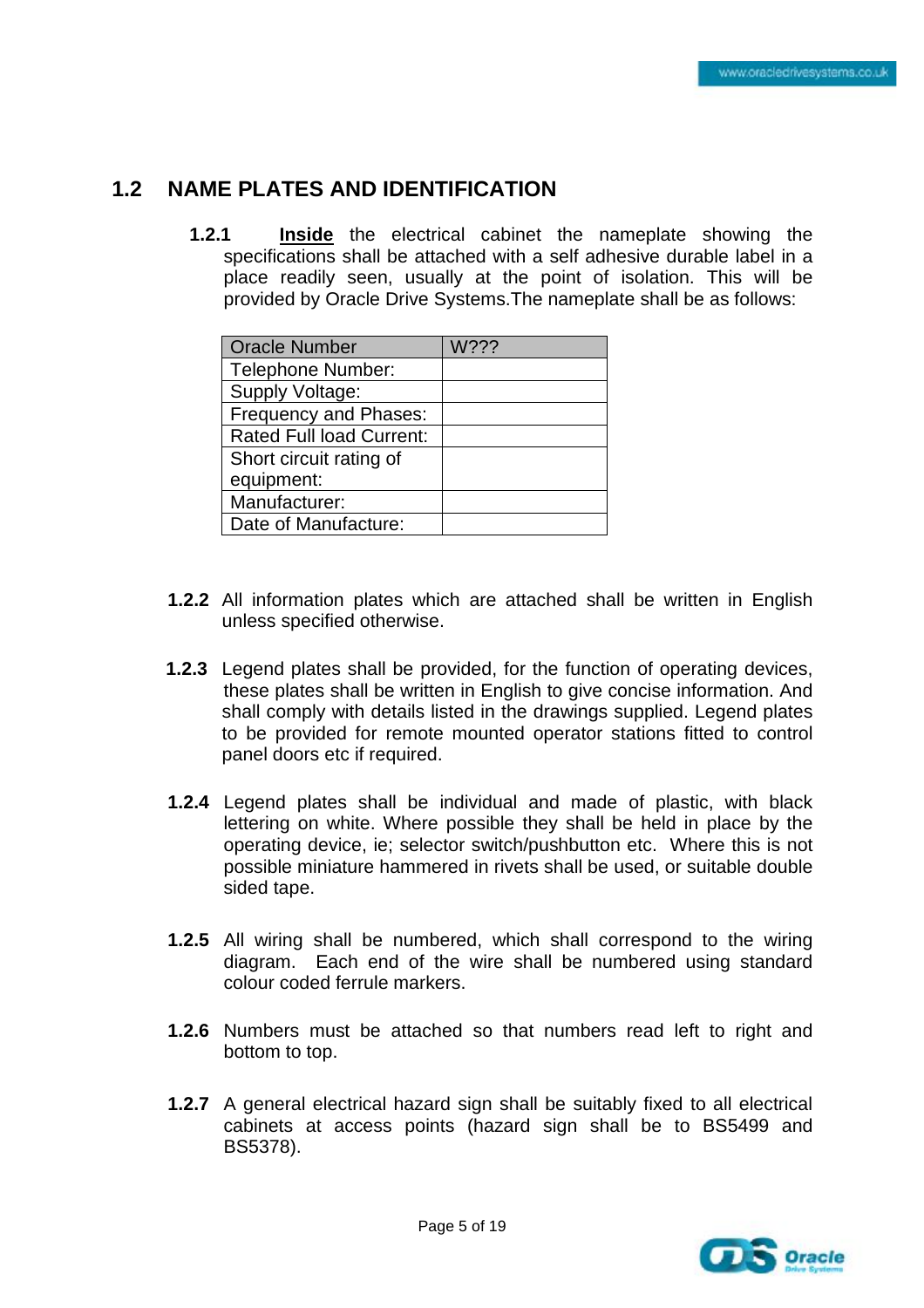- **1.2.8** A free issue "ORACLE DRIVE SYSTEMS" external sign to be fitted as specified on technical drawings supplied or as otherwise instructed.
- **1.2.9** Major components such as drives shall have a label attached to the front of the drive or the back plate, in addition to the device reference (ie 24A1), showing the name of the drive as marked on the electrical drgs, This is to aid quick and easy identification of the drive function in multi drive systems. This can be self adhesive such as dymo tape.

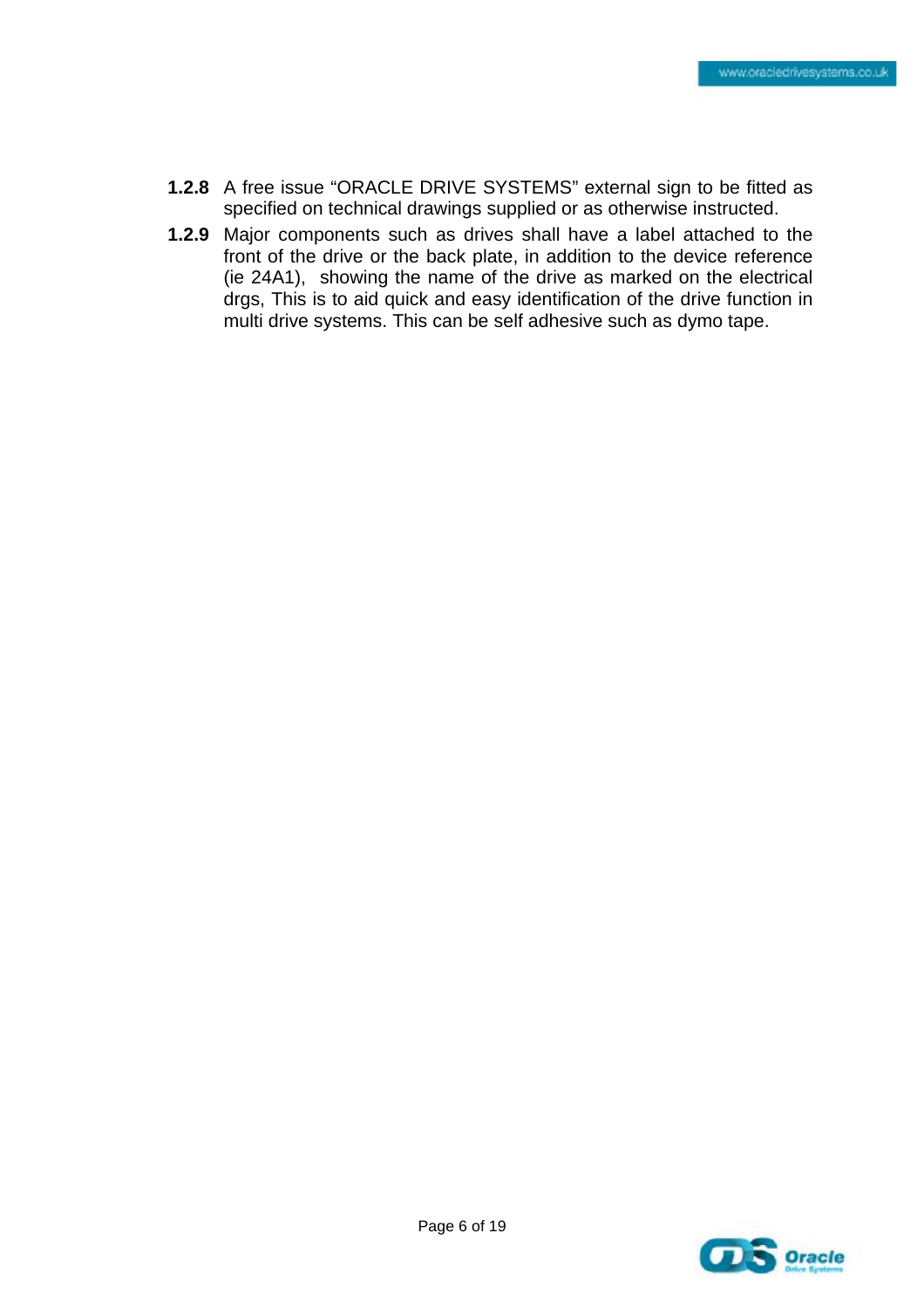#### **1.3 CONTROL PANEL AND COMPARTMENT**

#### **1.3.1 Panel Build**

- **1.3.1.1** The door shall be interlocked through main isolator to prevent unauthorised entry, however this may be overridden with a special tool.
- **1.3.1.2** Trunking to be coloured grey, slotted.
- **1.3.1.3** All devices should be fixed using screws and tapped holes with screws to the front for ease of access or devices mounted on to 35mm DIN rail. Where the backplate thickness is insufficient to handle the weight of an item this should be attached using a suitable clinch nut system.
- **1.3.1.4** I.S.O. metric screws shall be used throughout.
- **1.3.1.5** All panels and enclosures shall be sealed to IP55 as a minimum unless specifically stated otherwise
- **1.3.1.6** Any item that may have a high surface temperature such as break resistors or anti-condensation heaters etc, must have appropriate warning sign nearby.
- **1.3.1.7** All lids and gland plates shall be gasketed.
- **1.3.1.8** Terminal rails shall carry 20% spare terminals.
- **1.3.1.9** Incoming cables after glanding shall be kept tidy by means of cable trunking where necessary.
- **1.3.1.10** 20% space shall be provided in all trunking as a minimum
- **1.3.1.11** Panel internally: All equipment shall be identified by durable labels onto PVC trunking or backplate located above each piece of equipment. Where this is not possible the label should be located near to the equipment in a suitable location. The labels should correspond to each item number detailed on electrical dras.

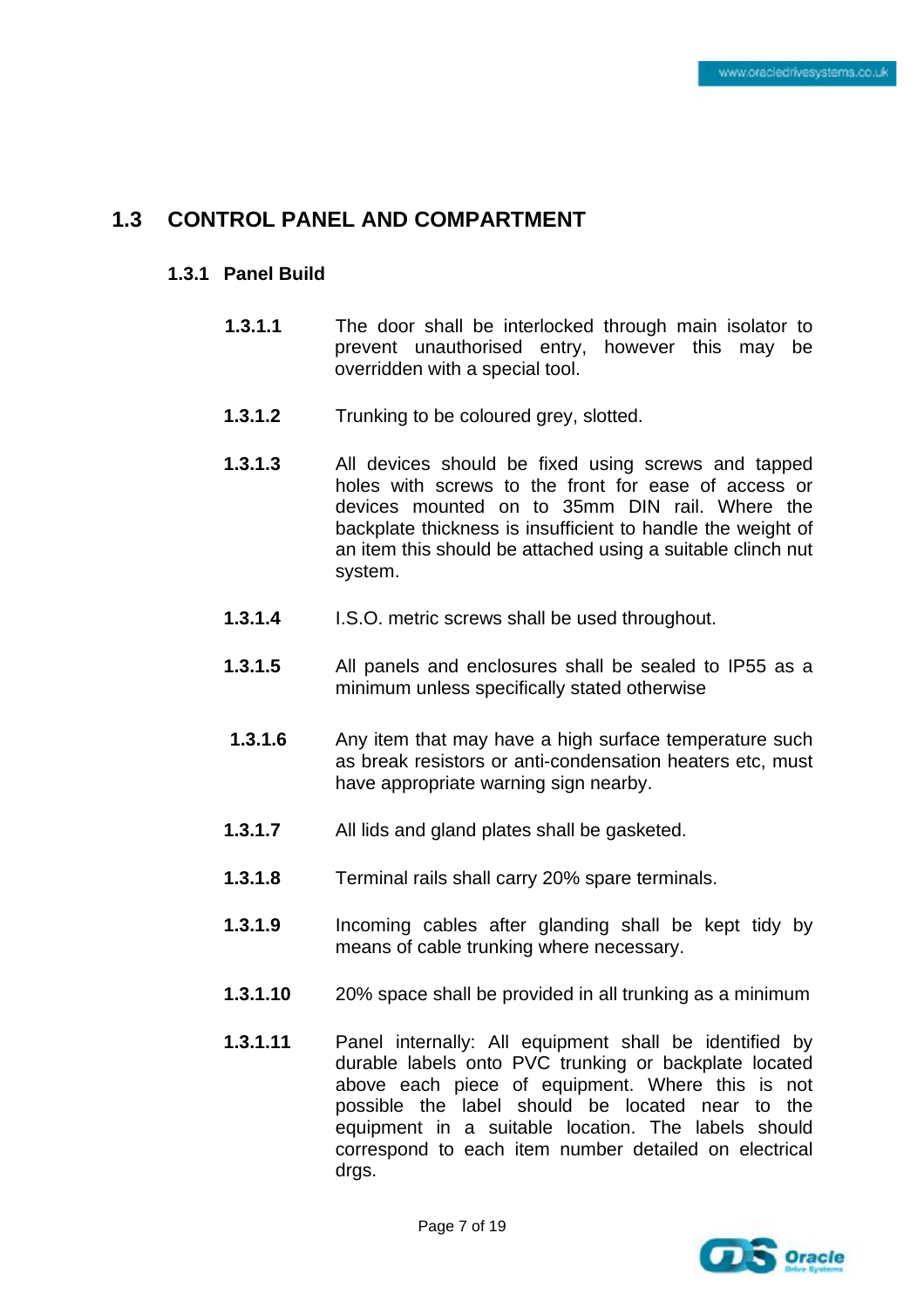- **1.3.1.12** A pocket for placing the drawings shall be provided inside the door of the electrical cabinet where space permits. On multiple cabinet systems this shall be placed at the main incomer panel. This pocket should be of sufficient size to hold all manuals and documentation for the panel normally in the way of a 25mm A4 Binder
- **1.3.1.13** All relays to be mounted directly next to each other, as shown on layout diagram (if supplied.) All power contactors shall have suppression fitted across the coils.
- **1.3.1.14** Internal guarding to be IP2X minimum, i.e., No live parts should be able to be touched with the bare hand. If it can be touched then the guarding will be deemed as insufficient
- **1.3.1.15** The correct RCD advisory label should be attached to the panel to meet 18<sup>th</sup> edition regulations.

#### **1.3.2. Painting**

External panel stove enamelled or powder coated as stated on purchase order.

All backplates to be unpainted galvanised steel.

#### **1.3.3 Panel Lighting**

Where panel lighting is provided that remains energised when mains isolator is off, suitable warning plates shall be attached.

Panel lighting to be of the fluorescent type Rittal Manufacturer and operated by Rittal std door switch unless specified.

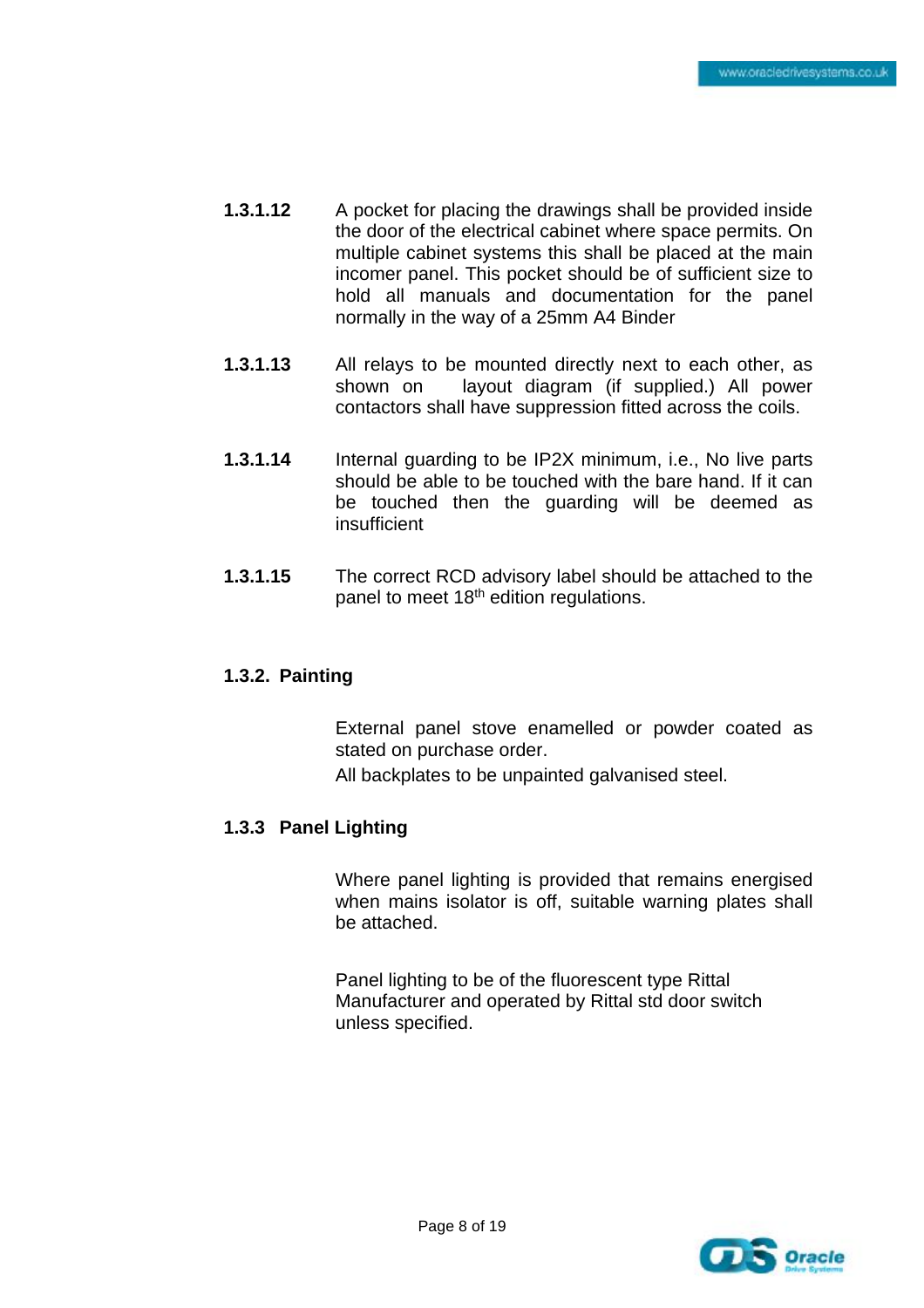#### **1.4 SWITCHES AND PROTECTIVE DEVICES**

- **1.4.1** Switches and circuit breakers should be clearly marked for on/off condition.
- **1.4.2** Every panel shall have a means of isolation via a fused isolator or disconnector which is capable of locking. Isolator to be located within control panel with switch handle mounted onto door panel as shown on layout diagrams if supplied.
- **1.4.3** Where a hand auto selector switches are used, the hand position shall be to the left auto to the right.
- **1.4.4** All safety switches shall be to BS EN 60204 and BS5304.

#### **1.5 WIRING**

#### **1.5.1 Wiring Colours**

The wire colour to be employed as follows unless specified otherwise:-

- a) 3 phase power circuits Brown/black/Grey
- b) Electric power circuit >110v of AC and DC Black
- c) AC Control Circuits Red
- d) DC Control Circuits 12/24v Blue
- e) Neutral line of power circuit on 415/240V System Light Blue
- f) Interlinks (between machines) or conductors that remain energised when main isolator off Orange
- g) Earth conductor to be 1 cable Green & Yellow

#### **1.5.2 Indicator Lamps**

 The colour of indicator lamps shall be as follows unless otherwise stated:-

| Stop and abnormal condition<br>Red<br>C)<br>Attention and abnormal condition<br>Yellow<br>d)<br>Others (e.g: Over-ride, reset, Enable)<br><b>Blue</b><br>e) | a)<br>b) | Power source<br>Normal operation | White<br>Green |
|-------------------------------------------------------------------------------------------------------------------------------------------------------------|----------|----------------------------------|----------------|
|                                                                                                                                                             |          | Set up enable/disable            | Green          |

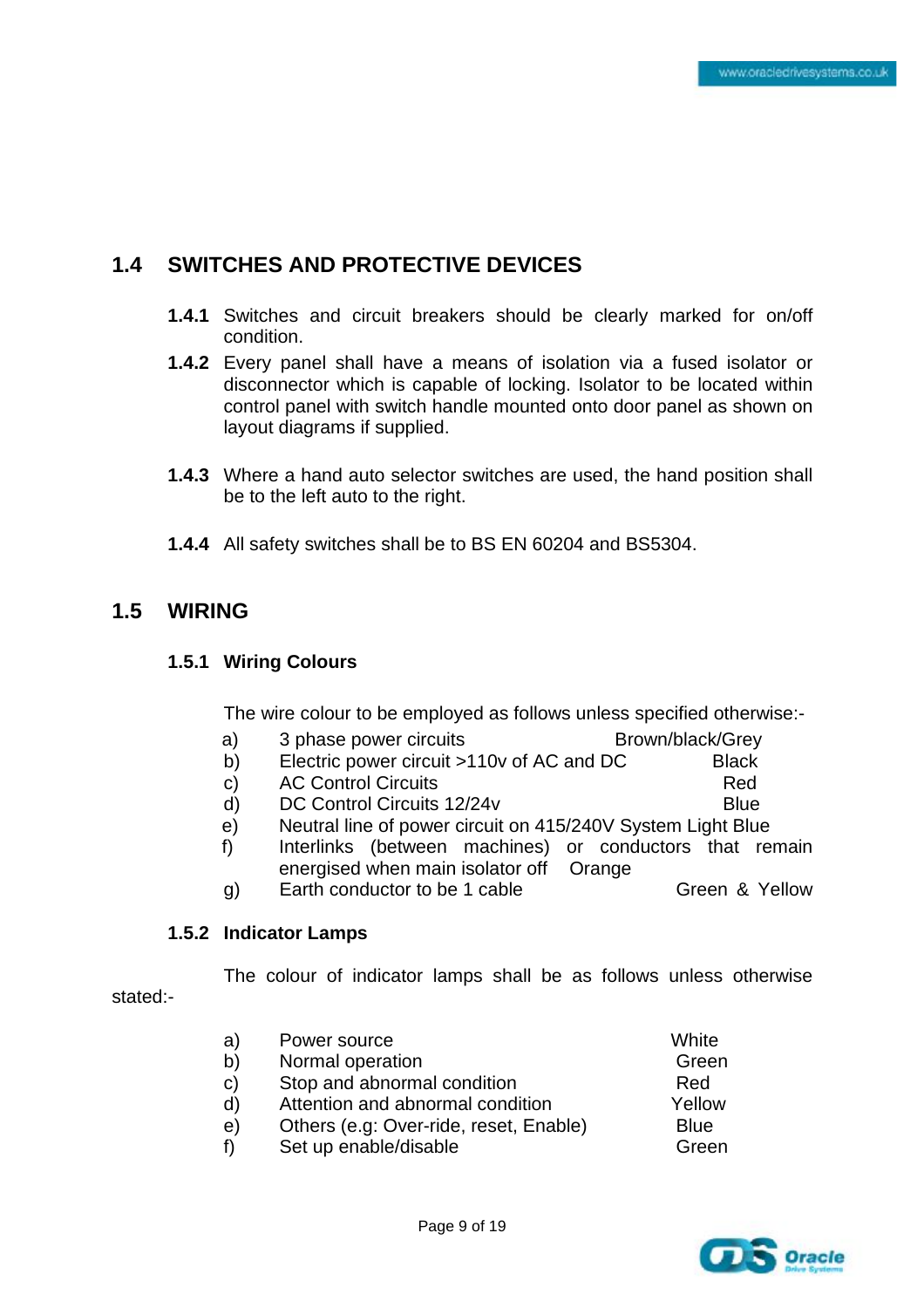#### **1.5.3 General Wiring**

- **1.5.3.1** The minimum cross sectional area for 415v class circuit shall be 2.5mm<sup>2</sup> unless otherwise specified.
- **1.5.3.2** DC control wiring on P.L.C. equipment shall be no less than 0.5mm2.
- **1.5.3.3** Push button switches or indicator lamps shall be 22mm diameter including the LED type unless otherwise specified. The following colours shall be used unless otherwise specified on drgs or client specification:

| a)    | Start operation                        | Green         |
|-------|----------------------------------------|---------------|
| b)    | <b>Stop Operation</b>                  | Red           |
| C)    | Jog/Inch/Crawl                         | <b>Black</b>  |
| d)    | Emergency stop                         | Red (Mushroom |
| head) |                                        |               |
| e)    | Others (e.g: Over-ride, reset, Enable) | <b>Blue</b>   |

- **1.5.3.4** Terminal rail for control wiring shall be suitable for their use, also the rail for external field cables must be mounted on angled brackets for easy installation.
- **1.5.3.5** Where terminals for cables of different voltages are mounted side by side a suitable barrier shall be provided.
- **1.5.3.6** Where fuse terminals are required for solenoid valves and other small items of plant requiring a supply. These fuses shall be of the clip in, indicating cartridge type. All fuses shall be 20mm in size and identified together with fuse rating.
- **1.5.3.7** All spare I/O terminals on P.L.C.'s to be wired and terminated at relevant terminal rails if this is shown on drg.
- **1.5.3.8** Where Orange cables are used for circuits as stated above, they shall be wired to an independent bank of terminals.
- **1.5.3.9** The arrangement of terminals will be numbered in ascending order, from left to right, or top to bottom.
- **1.5.3.10** No more than 2 wires shall be connected to any one terminal.
- **1.5.3.11** Every wire shall be attached to the relevant terminal by means of a crimp connector, to be attached using a ratchet

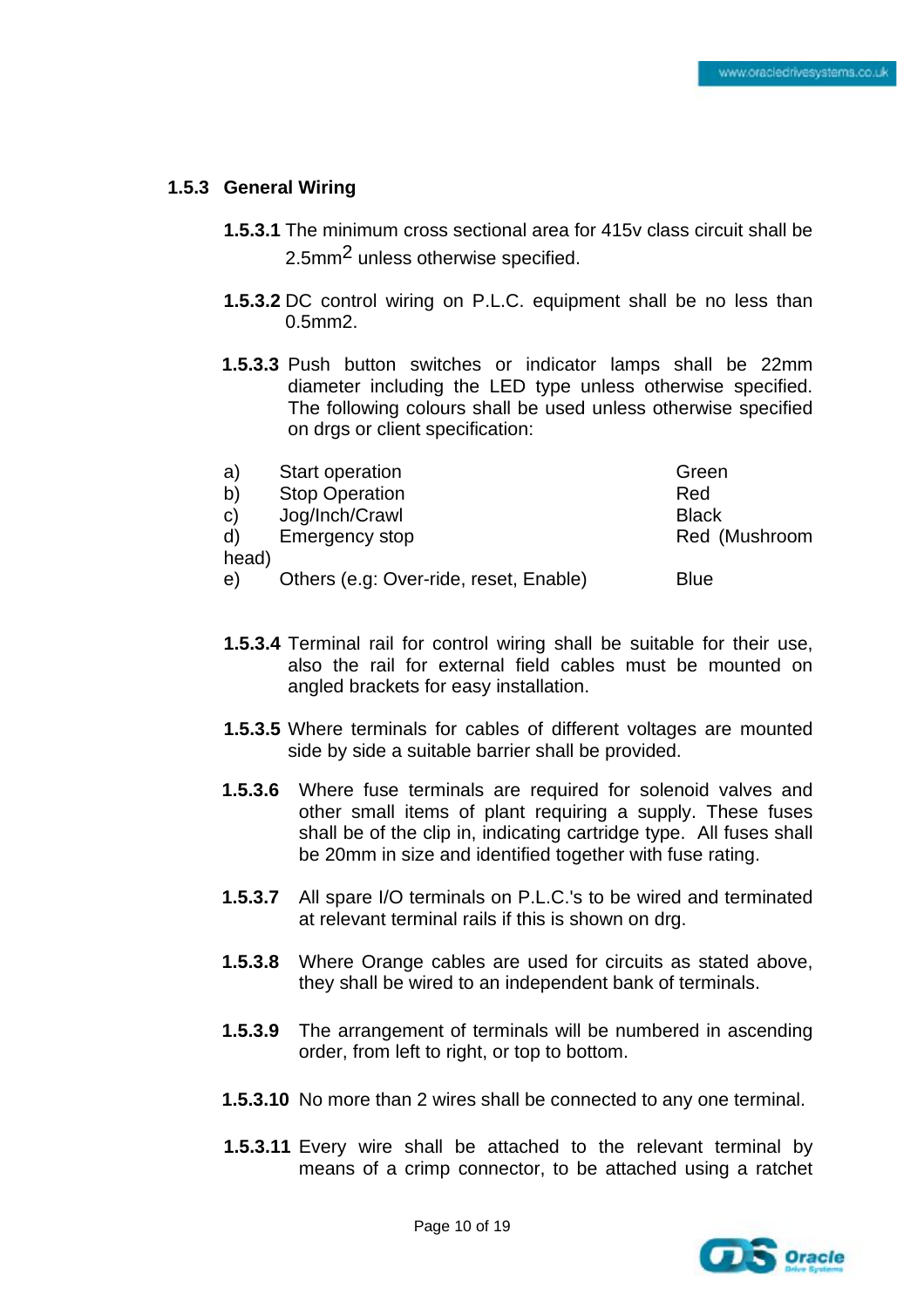type crimping tool. Crimp connector shall be of the boot lace ferrule type wherever possible

- **1.5.3.12** Signal, control and power shall be segregated as far as is reasonable.
- **1.5.3.13** All wiring shall be installed in slotted PVC trucking where possible. Unless in a fault free zone as indicated on diagrams, in this case they shall be segregated from other wiring, double insulated, (Spiraband ok), and be not more than 3mtrs in length (EN60204-1)
- **1.5.3.14** Wiring from panels onto doors etc. shall be harnessed using spira band or similar product to protect cables from wear on opening and closing doors.
- **1.5.3.15** Incoming and outgoing cables shall be identified with a cable numbering system and conform to wiring diagrams. (Numbering shall not be duplicated).
- **1.5.3.16** Bus bars mounted in panels shall conform to British Standard. All bus bars shall be totally enclosed with 3mm polycarbonate and carry suitable warning notices.
- **1.5.3.17** Cable used on all wiring is to be multi stranded type (no solid drawn).
- **1.5.3.18** All relays shall be type with an indication of state. Preferably LED.
- **1.5.3.19** 20% spare space should be left within panels (usable base plate area). This should automatically conform if panel is built to specified layouts if supplied.
- **1.5.3.20** All component groups will be surrounded by flexible plastic trunking with sufficient clearance to allow component placement and removal, and component wiring. Trunking mounted either vertically or horizontally. Components will be mounted in straight lines (i.e. at 90° to the trunking).
- **1.5.3.21** All components will be wired from the nearest section of trunking. All individual connecting wires will either be vertical or horizontal, and of the shortest practical length.

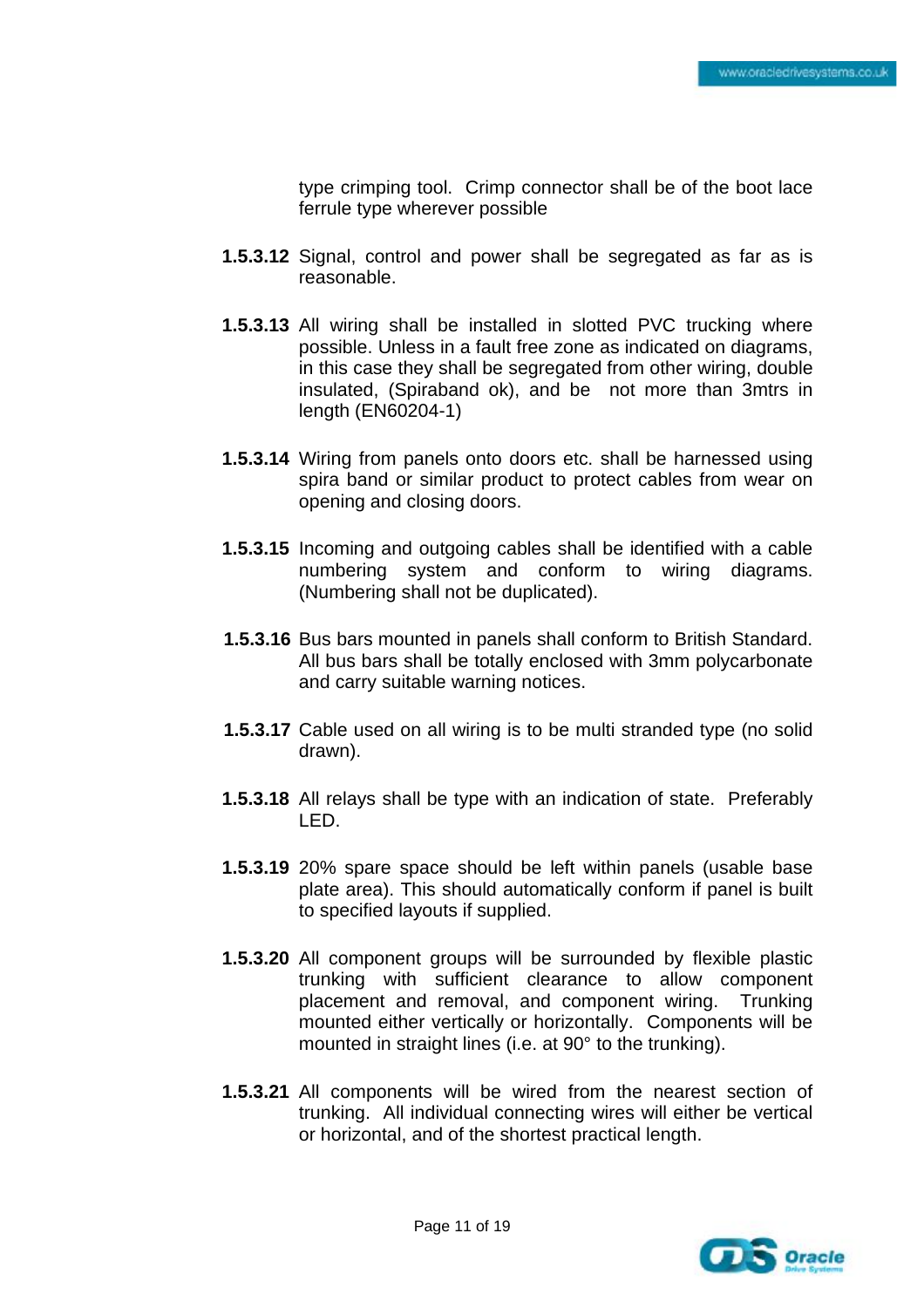- **1.5.3.22** The wiring configuration shall be live in feed to the top switched output to the bottom e.g. isolators, contactors, unless it is very inappropriate to-do so. (Large mains incoming isolators for example).
- **1.5.3.23** Cable cross sectional area (mm²) selected during design stage shall be specified under the presumption that the ambient temperature is 35˚C under normal circumstances. If it is deemed that the ambient temperature is outside the range of (-5) to 35 ˚C then the correct cable shall be selected according to the manufacturers recommendations coinciding with the temperature outside these ranges.

#### **1.6 EARTHING**

**1.6.1** Continuously bond, both electrically and mechanically, the metal frames of all electrical apparatus, metal trunking, conduits sheathing and armouring of cables.



**1.6.2** A "Star Point" earthing type arrangement should be used, i.e.;

- **1.6.3** Lighting apparatus shall have an earth.
- **1.6.4** All 415v class devices must be provided with a separate earth.
- **1.6.5** Transformers that supply 110v control circuit shall be double wound, air cooled, with an earthed screen between primary and secondary windings and one leg of the secondary winding earthed.

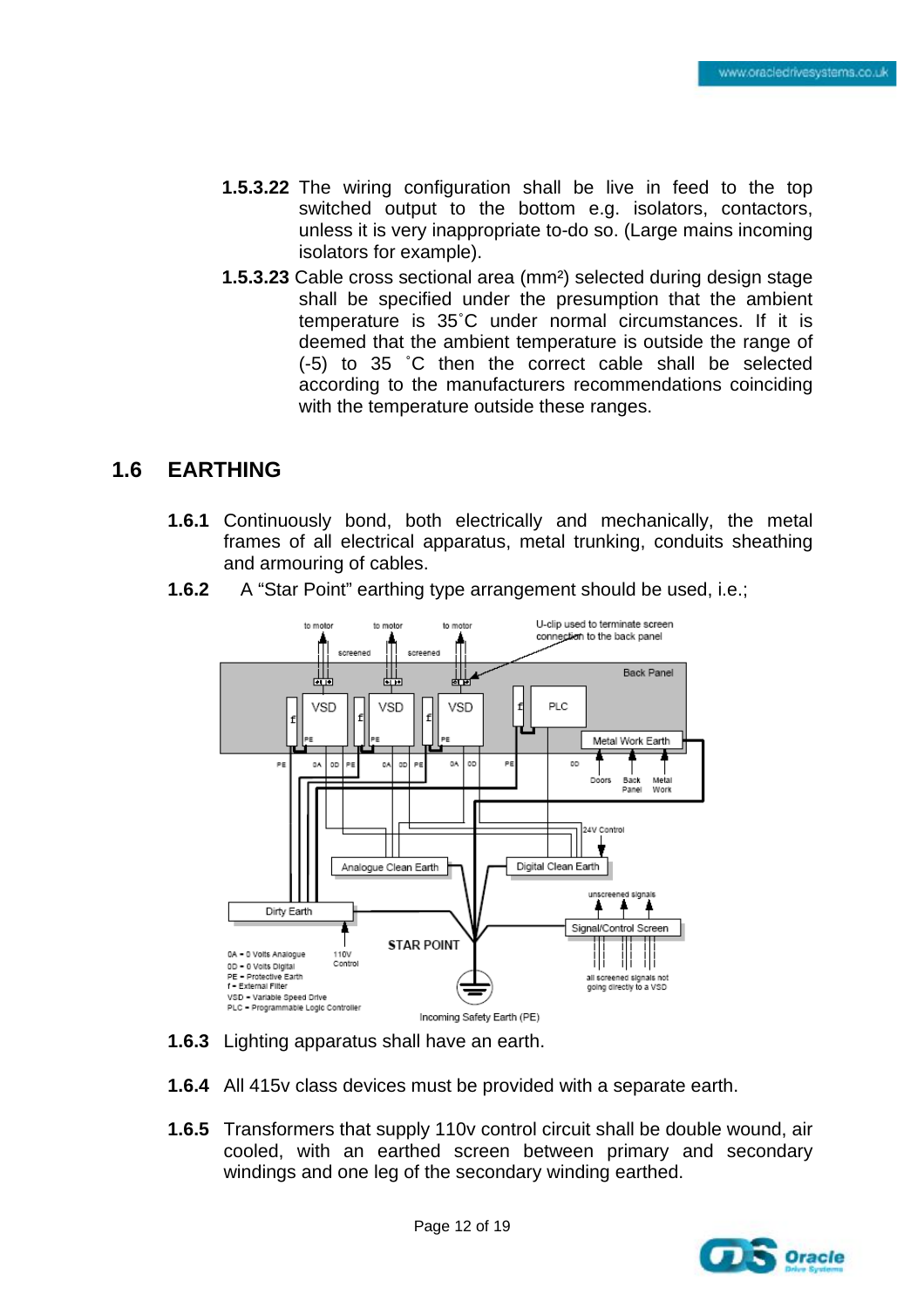- **1.6.6** A panel earthing strap shall be provided for doors and hinged flaps. Earth studs shall be provided on all doors.
- **1.6.7** A flexible conduit must not be employed as an earth.
- **1.6.8** A separate earth bar shall be generated within control panel for termination of all earth wires. This earth bar shall normally be insulated from the backplate but connected by one earthing conductor to the backplate.
- **1.6.9** A "PE" Sign shall be applied at the point where the mains incoming earth will be terminated as required by EN60204-1. This will usually be somewhere on the busbar. A copper/brass terminal block would normally be bolted to the bus bar to allow terminating of many earth cables in a small area
- **1.6.10** All earth terminations shall only have one conductor per terminal **without exception.**

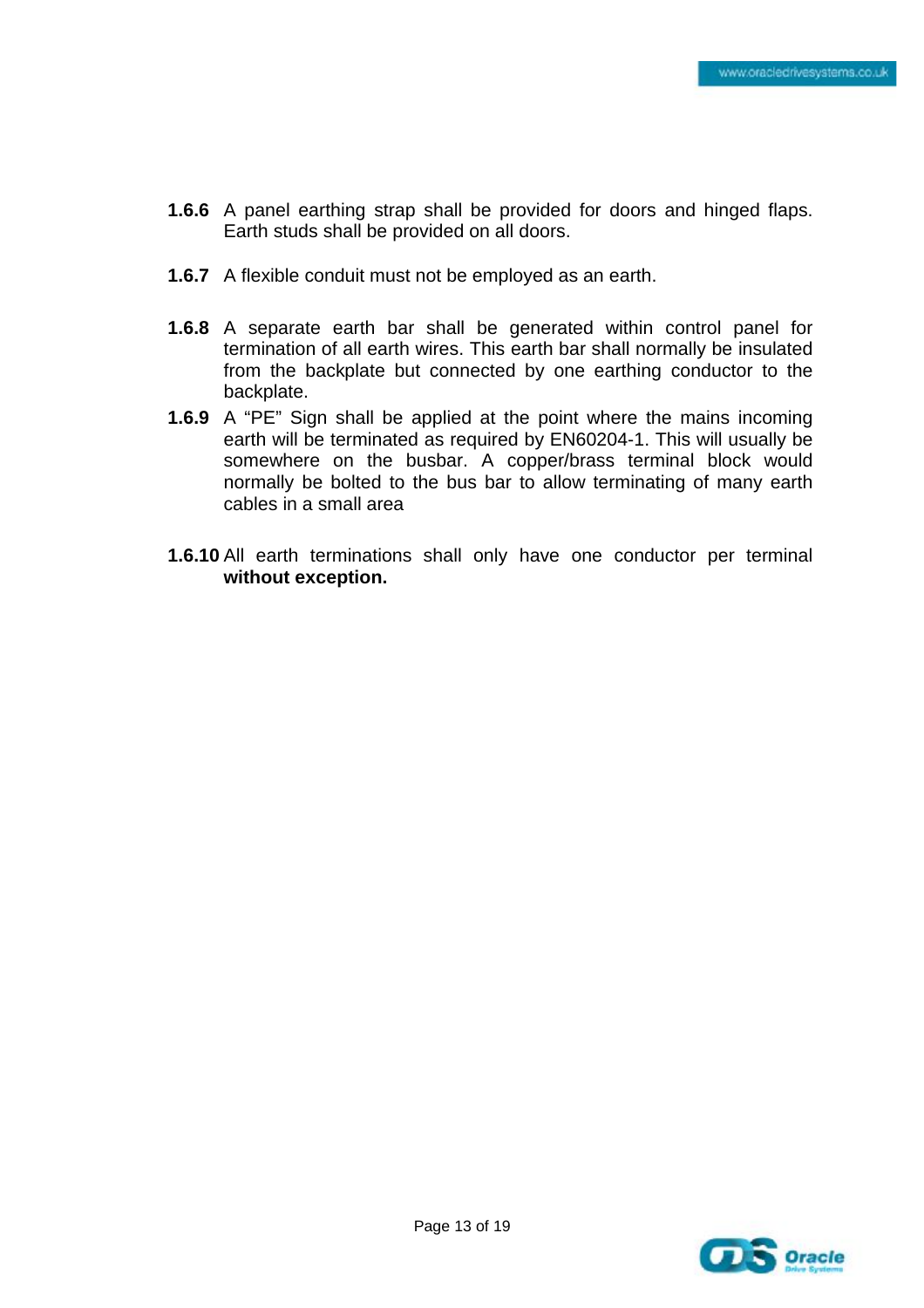#### **1.7 PREFERRED SUPPLIERS OF ELECTRICAL ITEMS**

The list below is not exhaustive or rigid. However;

Where the preferred suppliers are not stocked or not easily available to the panel builder provider to provide rapid spares support then standard stock items held by the panel builder should be used after confirming this with Oracle Drive Systems Ltd.

Where Oracle Drive Systems Ltd has provided a parts list with the supplied documentation, it will be supplied as a guide only. **It is the responsibility of the panel builder to check the items listed are suitable for the job and have been correctly specified**.

| <b>EQUIPMENT</b>         | <b>SUPPLIER</b>                         |
|--------------------------|-----------------------------------------|
| <b>PLC</b>               | As supplied/specified                   |
| <b>Safety Equipment</b>  | <b>PILZ / Guardmaster / Siemens</b>     |
| Data Display             | As Supplied/specified                   |
| <b>Signal Relays</b>     | Omron with indicator, imo, GE           |
| <b>Pilot Lamps</b>       | Idec(Izumi) / Telemecanique / Siemens   |
| Push Buttons/            | Idec (Izumi) / Telemecanique / Siemens  |
| <b>Selector Switches</b> |                                         |
| Contactors               | Telemecanique / Siemens / Allen Bradley |
| Overloads                |                                         |
| <b>Circuit Breakers</b>  | Merlin Geran / Siemens                  |
| <b>Fuse Holders</b>      | Ferraz                                  |
| <b>Isolators</b>         | Telemecanique / Siemens / Socomec       |
| <b>Transformers</b>      | <b>Sturdy Electric / Siemens</b>        |
| <b>Power Supplies</b>    | Omron / Coutant Lambda / Siemens        |
| <b>Terminals</b>         | Weidmuller, allen Bradley               |
|                          |                                         |
|                          |                                         |
|                          |                                         |
|                          |                                         |

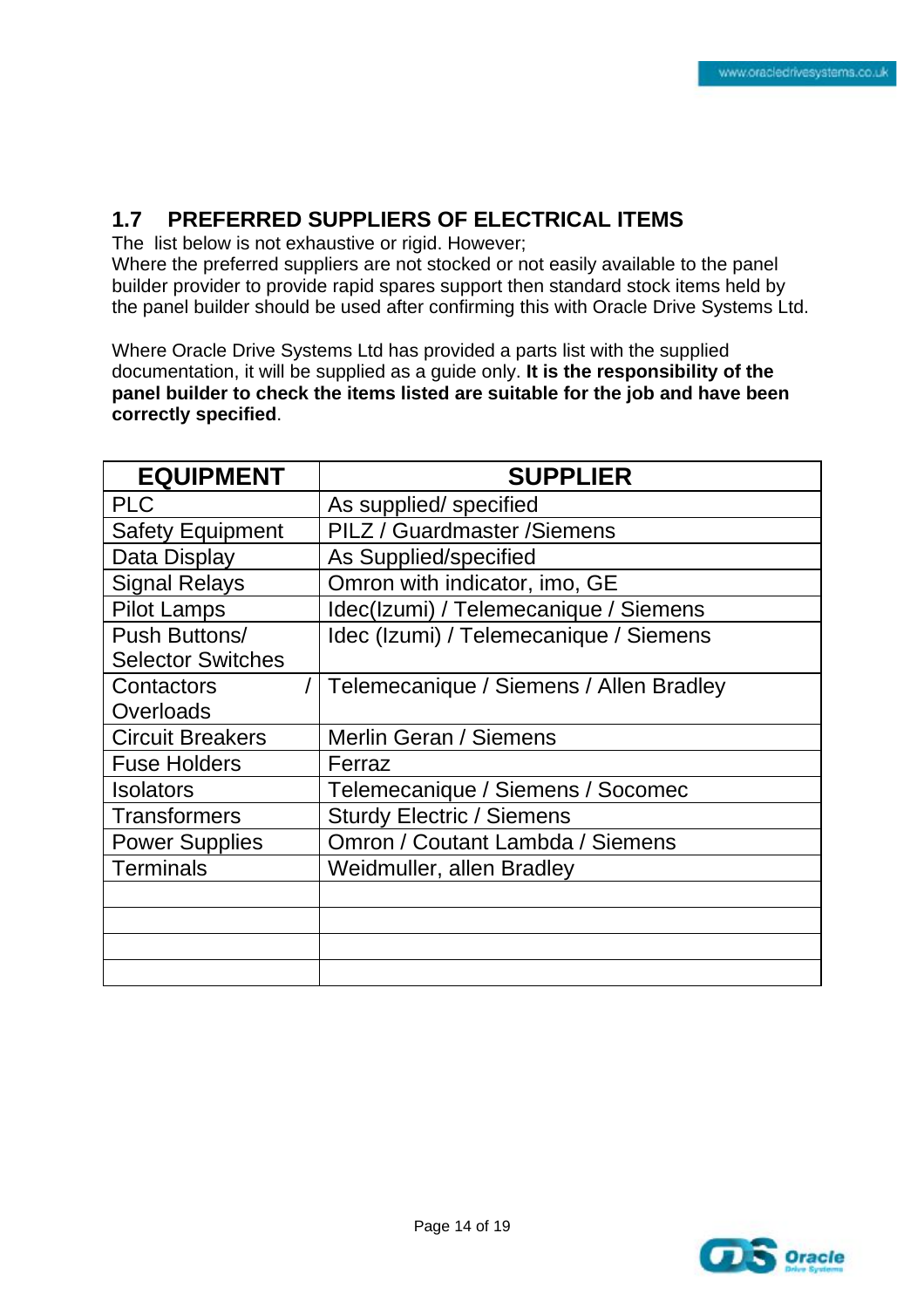#### **1.8 ACCEPTANCE**

All wiring shall be neat and tidy.

Panel should conform to requirements as set out in the Technical Construction File, the purchase order requirements, EN60204-1 and to this panel specification.

Minimum testing requirements on any panel to be carried out by the panel builder will be:

Point to point wiring tests,

Continuity of the protective bonding circuits, this should be carried out as per requirements under EN60204-1 section 18.2.2 test 1. *This actual figure should be recorded and tests carried out should be from PE connection to each outgoing earth busbar/circuit* 

Fault Loop Impedance verification, this should be carried out as per requirements under EN60204-1 section 18.2.2 test 2. *This should be verified by calculation or measurement and confirm that the characteristics of the automatic disconnection of supply device is suitable.* 

Insulation resistance tests on power circuits, *typically 500V DC on mains circuits, The value should not be less than 1MΏ*

Voltage tests, according to EN60204-1 clause 18.4 the test voltage should be twice the working voltage or 1000V whichever is greater and should be applied between the power circuit conductors and the protective bonding circuit for a period of 1 second. No disruptive discharge should occur in order to satisfy the test. Components that cannot withstand the test voltage shall be disconnected before testing.

The test certification provided by the panel builder must include the name of the tester, the instrument used and the calibration date, It must also note the actual measurement.

Functional tests i.e., all contactors and relays must be energised and confirmed working correctly either by driving by the circuits or by simulation (if full test is not possible)

Safety Control Relays must be confirmed by ensuring correct operation including testing of the reset circuit to confirm this will not reset until all feedback contacts are healthy, and ensure that the unit does not reset in the event a feedback contact should remain open.

Earth fault detection circuits shall be tested.

Documentation and certification showing the above have been carried out to be provided by the panel builder.

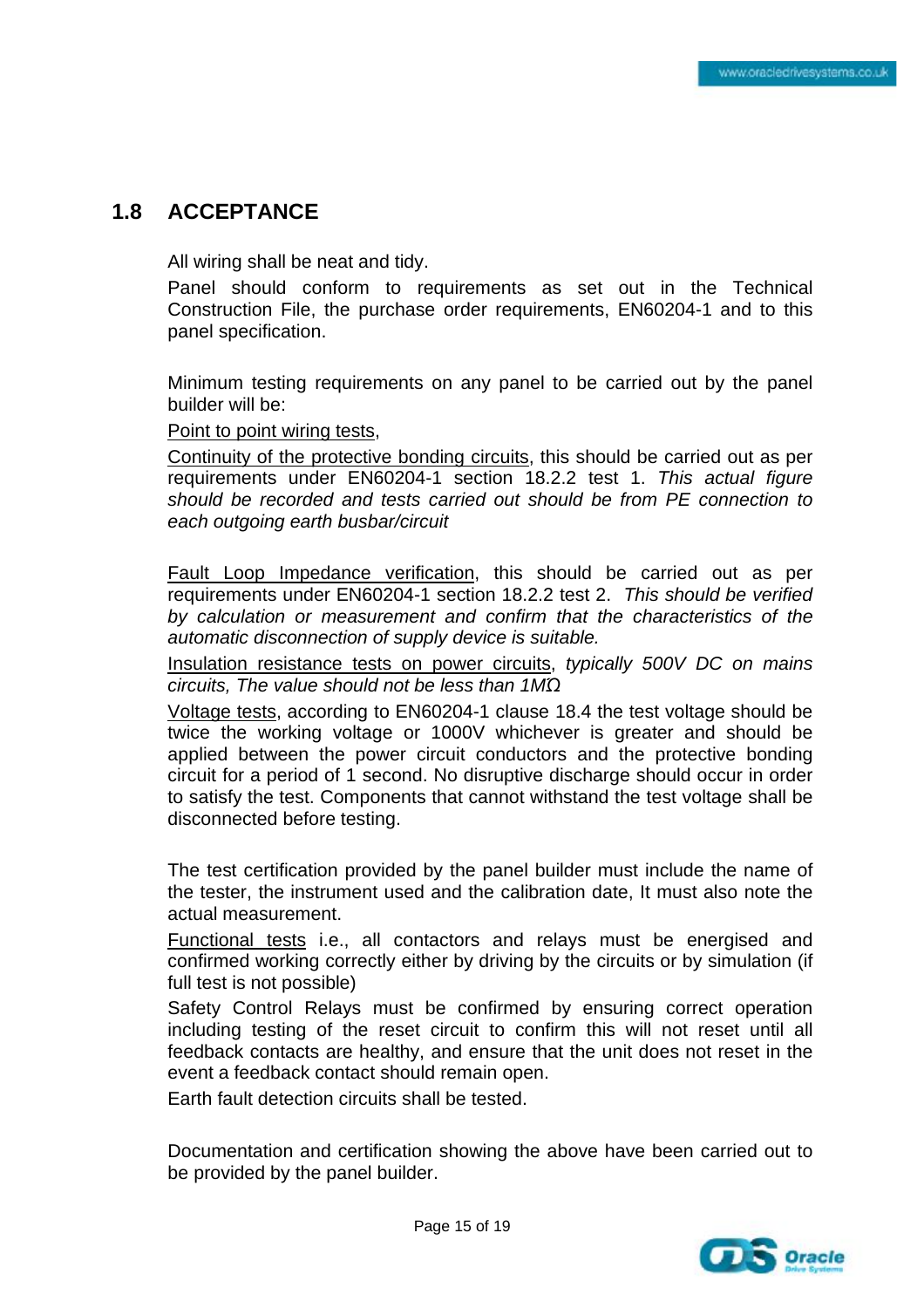The panel builder is requested to forward on all delivery notes etc for free issue items supplied direct to there premises. Preferably by email.

Oracle Drive Systems usually witness test the panel at the panel builder's premises. The panel builder shall take internal and external photos immediately before shipping the panel without protective packing on, and email these to the nominated contact from Oracle Drive Systems. Normally [john.mullins@oracledrivesystems.co.uk](mailto:john.mullins@oracledrivesystems.co.uk).

Acceptance will be subject to Oracle Drive Systems Ltd. approval.

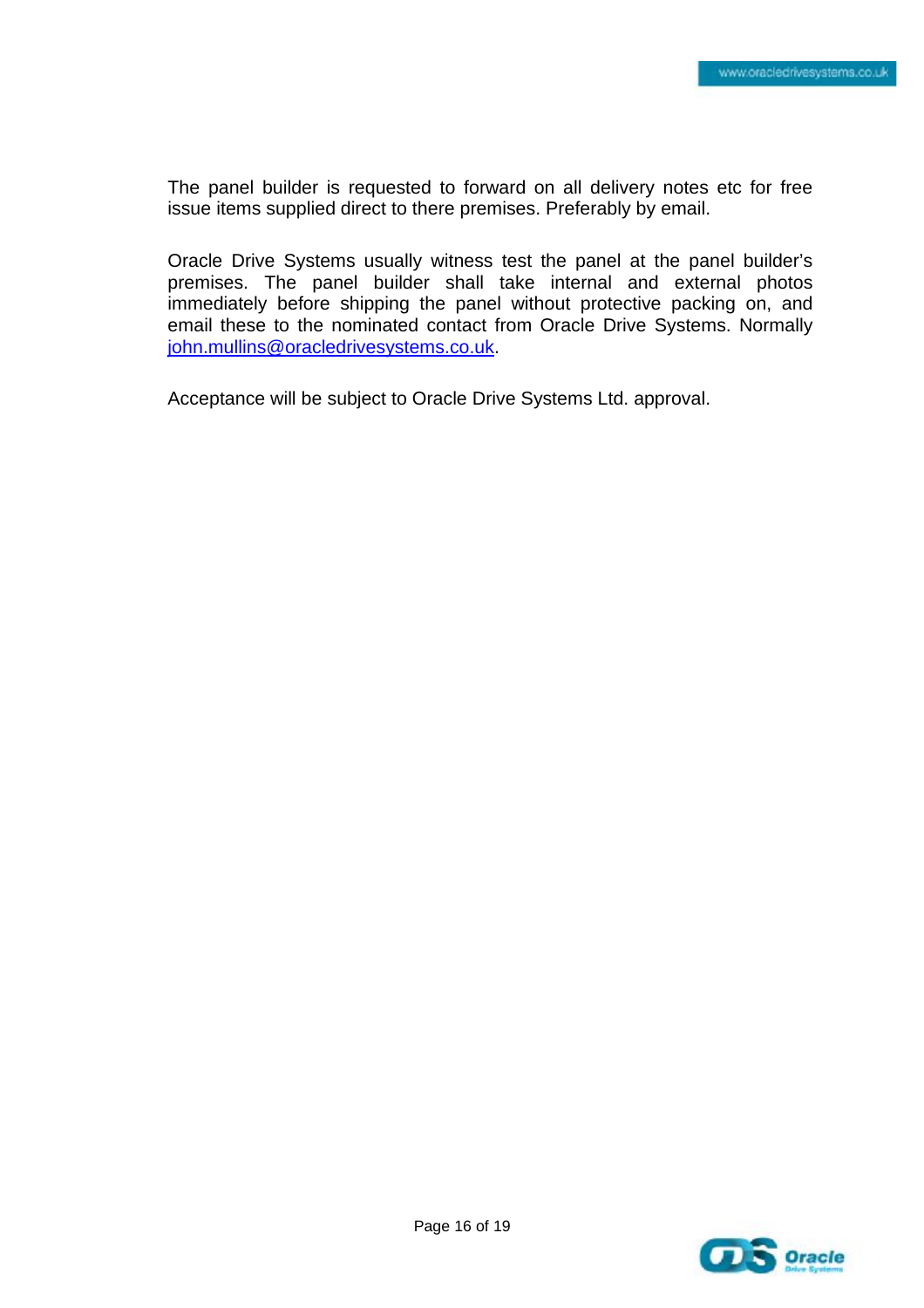#### **APPENDIX I**

## **APPROPRIATE EUROPEAN STANDARDS**

| <b>STATUS AND</b><br><b>NUMBER</b> | <b>TYPE</b>               | <b>ABRIDGED TITLE</b>                                                                                                                 |
|------------------------------------|---------------------------|---------------------------------------------------------------------------------------------------------------------------------------|
| <b>BS EN 292-1</b>                 | $\boldsymbol{\mathsf{A}}$ | Basic terminology, methodology                                                                                                        |
| <b>BS EN 292-2</b>                 | $\overline{A}$            | Technical principles and specifications                                                                                               |
| <b>BS EN 294</b>                   | <b>B1</b>                 | Safety distances to prevent danger zones being reached by the upper<br>limbs                                                          |
| <b>BS EN 418</b>                   | $\overline{B2}$           | Emergency stop equipment; functional aspects; principles for design                                                                   |
| pr EN 563                          | <b>B1</b>                 | Temperatures of touchable surfaces:<br>Ergonomics data to establish temperature limit values for hot surfaces                         |
| pr EN $5\overline{74}$             | <b>B2</b>                 | Two-hand control device                                                                                                               |
| pr EN 953                          | <b>B2</b>                 | Guarding of machinery; fixed and movable guards                                                                                       |
| pr EN 954-1                        | B2                        | Safety related parts of control systems; General principles for design                                                                |
| pr EN 954-2                        | <b>B2</b>                 | Safety related parts of control systems; Validation, testing, fault lists                                                             |
| pr EN 1037                         | <b>B1</b>                 | Isolation and energy dissipation; Prevention of unexpected start-up                                                                   |
| pr EN 1050                         | A                         | Risk assessment                                                                                                                       |
|                                    |                           |                                                                                                                                       |
| <b>BS 5304</b>                     |                           | Safety of machinery                                                                                                                   |
| BS 5378-1                          |                           | Safety signs and colours                                                                                                              |
| BS 5378-3                          |                           | Additional signs                                                                                                                      |
| <b>BS EN50081-1</b>                |                           | Electromagnetic compatibility - Generic Emission Standard:<br>Residential, commercial and light industry                              |
| <b>BS EN50081-2</b>                |                           | Electromagnetic compatibility - Generic Emission Standard: Industrial<br>environment                                                  |
| <b>BS EN50082-1</b>                |                           | Electromagnetic compatibility - Generic Immunity Standard:<br>Residential, commercial and light industry                              |
| <b>BS EN50082-2</b>                |                           | Electromagnetic compatibility - Generic Immunity Standard:Industrial<br>environment                                                   |
| pr EN 50100                        |                           | Electro Sensitive Protective Equipment                                                                                                |
| <b>BS EN60204-1</b>                | <b>B1</b>                 | Electrical equipment of machines Pt1: General requirements                                                                            |
| <b>BS EN 60529</b>                 |                           | Specifications for degrees of protection provided by enclosures (IP code)                                                             |
| <b>BS EN 60950</b>                 |                           | Safety of information technology equipment, including electrical business<br>equipment                                                |
| <b>BS EN60947-2</b>                |                           | Specification for low-voltage switchgear and control gear: Circuit-breakers                                                           |
| <b>BS EN60947-3</b>                |                           | Specification for low-voltage switchgear and control gear:Switches,<br>disconnectors, switch-disconnectors and fuse-combination units |
| <b>BS</b><br>EN60947-<br>$4 - 1$   |                           | Contactors and motor-starters: Electromechanical contactors and motor-<br>starters                                                    |
| <b>BS EN60947-</b><br>$5-1$        |                           | Control circuit devices and switching elements: Electromechanical control<br>circuit devices                                          |
| <b>BS</b><br>EN60947-<br>$6 - 1$   |                           | Multiple function equipment: Automatic transfer switching equipment                                                                   |
| <b>BS EN60947-</b><br>$6 - 2$      |                           | Multiple function equipment: Control and protective switching devices<br>(or equipment) (CPS)                                         |
| EN60947-<br><b>BS</b><br>$7 - 1$   |                           | Ancillary equipment: Terminal blocks for copper conductors                                                                            |

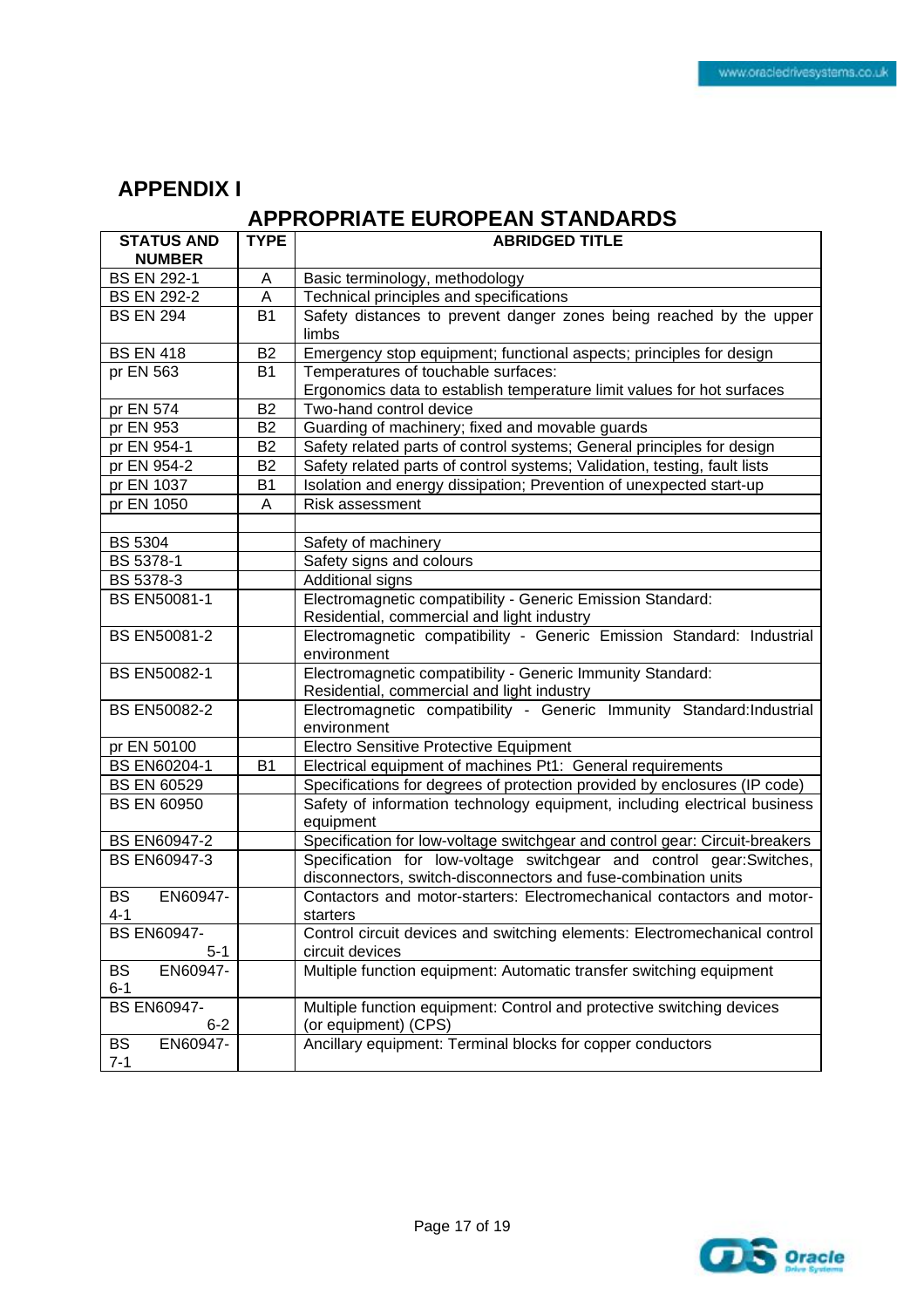### **APPENDIX II**

#### **MODIFICATION RECORD**

| <b>Date</b>                           | Rev<br>Level   | <b>Description of change</b>                                                                                                                                                                                                                                                                                                                                                                                                                                                                                                                                                                                                                                                                                                                                                                                                                                                                                                         |
|---------------------------------------|----------------|--------------------------------------------------------------------------------------------------------------------------------------------------------------------------------------------------------------------------------------------------------------------------------------------------------------------------------------------------------------------------------------------------------------------------------------------------------------------------------------------------------------------------------------------------------------------------------------------------------------------------------------------------------------------------------------------------------------------------------------------------------------------------------------------------------------------------------------------------------------------------------------------------------------------------------------|
| 1 <sup>st</sup> June 04               | 1              | Initial release                                                                                                                                                                                                                                                                                                                                                                                                                                                                                                                                                                                                                                                                                                                                                                                                                                                                                                                      |
| 11 <sup>th</sup> Mar 05               | 2              | Added paragraph on preferred suppliers and alternative components.<br>1.2.1 Amended to state clearly that rating legend plates for panel to be fitted<br>on the inside of panel and to show ODS Job number<br>1.2.4 Amended to allow double sided tape for legends and made clear.<br>1.2.8 Amended detail for attaching external signage<br>1.5.3.3 Included reference to led lamps to be 22mm unless otherwise<br>specified.<br>1.5.3.7 Included ref to drg for wiring spare plc i/o to terminals                                                                                                                                                                                                                                                                                                                                                                                                                                  |
| 10 <sup>th</sup><br>September<br>2005 | 3              | 1.3.1.10 Increased spare trunking capacity from 10 to 20%<br>1.3.3 Fluorescent panel lighting specified as a standard and added Rittal type<br>door switches to be used for panel lighting.                                                                                                                                                                                                                                                                                                                                                                                                                                                                                                                                                                                                                                                                                                                                          |
| 25 <sup>th</sup><br>November<br>2005  | $\overline{4}$ | Added document pocket to be sized to suit documentation requirements for<br>drive equipment manuals and drgs etc. Usually this will be in a 25m A4<br>binder                                                                                                                                                                                                                                                                                                                                                                                                                                                                                                                                                                                                                                                                                                                                                                         |
| 20 <sup>th</sup><br>February<br>2006  | 5              | Added "Documentation and certification showing the above have been<br>carried out to be provided by the panel builder" under acceptance section 18<br>1.2.8 clarified requirements for free issue external signage.<br>In section 1.1 added the words "or correspondence" in the statement "Any<br>special requirements stated in the purchase order or correspondence shall<br>supersede any item stated in this specification."                                                                                                                                                                                                                                                                                                                                                                                                                                                                                                    |
| 4 <sup>th</sup><br>April<br>2006      | 6              | 1.1 deleted panel layouts from the supplied documentation as these are<br>normally supplied by the panel builder.<br>1.2.3 added legend plates on remote mounted operator stations if required<br>1.2.9 added labels to be fitted to drives showing text for name of drive as well<br>as device id<br>1.5.1 Updated wiring colours to include the new harmonised colours for 3<br>phase power of Brown/Black/Grey, and neutrals to be blue.<br>1.3.1.11 Added back plate or trunking lids to be suitable place for fixing labels<br>for hardware.<br>1.7 Updated preferred components list to include Socomec Isolators, Allan<br>Bradley and Weidmuller terminals, Imo and GE signal relays<br>1.8 Added statement for the requirement of the panel builder to take photos<br>of the panel before despatch and email them to nominated contact. Also<br>documentation for free issue items such as delivery notes etc to forward on |
| 22 <sup>nd</sup><br>July<br>2006      | $\sqrt{2}$     | 1.2.1 made clear the requirements for the internal panel label in table format<br>1.3.3 Specified all panel lighting to be of Rittal Manufacturer<br>1.5.2 added "unless otherwise stated" to lamp colour<br>1.7 In respect of Oracle Drive systems supplying parts list, Added "It is the<br>responsibility of the panel builder to check the items listed are suitable for the<br>job and have been correctly specified."                                                                                                                                                                                                                                                                                                                                                                                                                                                                                                          |
| 27 <sup>th</sup><br>September<br>2006 | 8              | Added new logos                                                                                                                                                                                                                                                                                                                                                                                                                                                                                                                                                                                                                                                                                                                                                                                                                                                                                                                      |
| 18 <sup>th</sup><br>December<br>06    | 9              | Added Standard colours for pushbuttons, 1.5.1 changed colour of neutral<br>from Blue to Light Blue, 1.6.8 added busbar to normally be isolated from<br>backplate but connected to backplate by one earth conductor.                                                                                                                                                                                                                                                                                                                                                                                                                                                                                                                                                                                                                                                                                                                  |